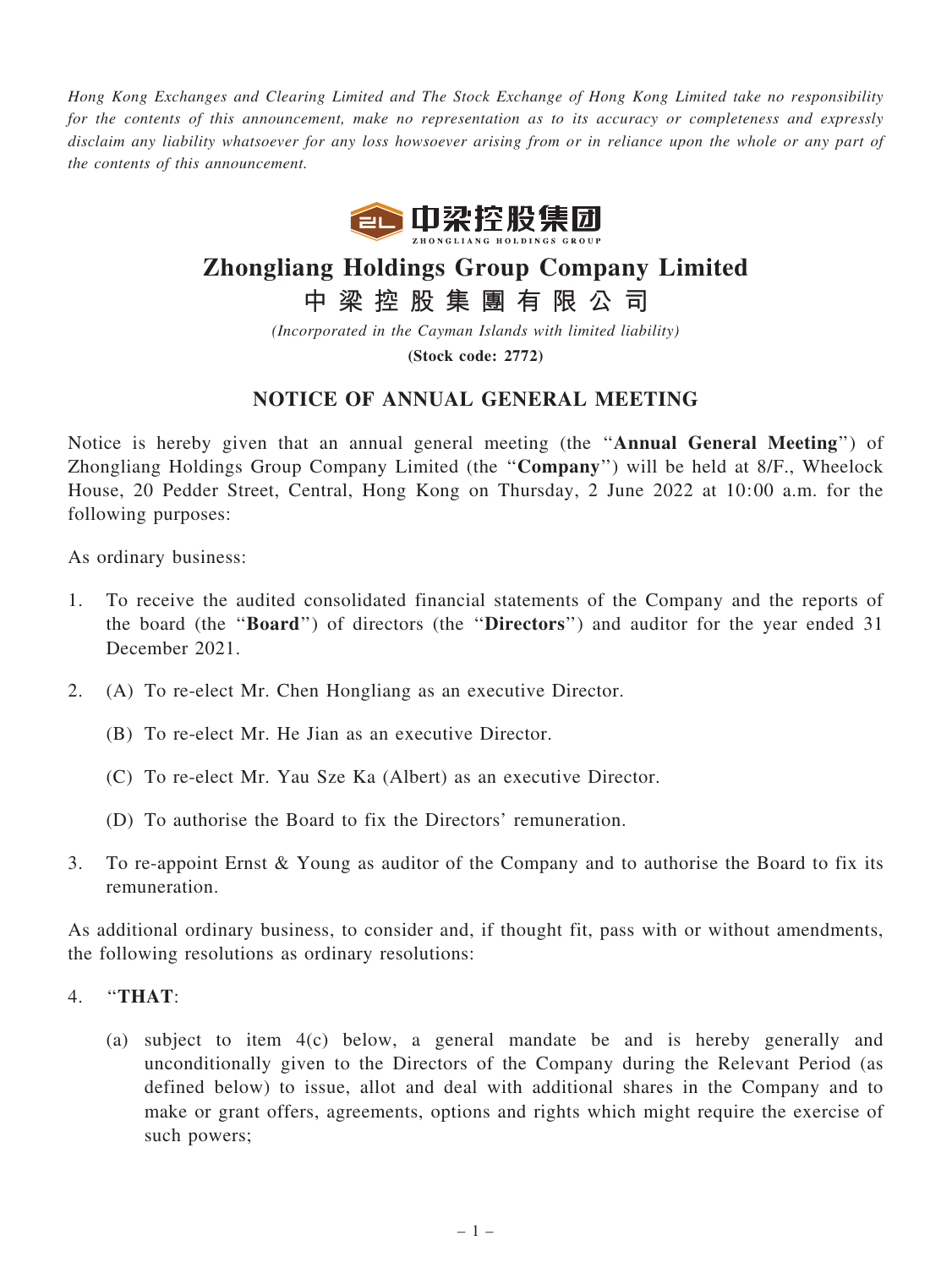- (b) the mandate in item 4(a) above shall authorise the Directors to make or grant offers, agreements, options and rights during the Relevant Period which would or might require the exercise of such powers after the end of the Relevant Period;
- (c) the aggregate number of shares allotted or agreed conditionally or unconditionally to be allotted by the Directors pursuant to the mandate in item  $4(a)$  above, otherwise than pursuant to:
	- (i) a Rights Issue (as defined below);
	- (ii) the exercise of options under a share option scheme of the Company; and
	- (iii) any scrip dividend scheme or similar arrangement providing for the allotment of shares in lieu of the whole or part of a dividend on shares of the Company in accordance with the articles of association of the Company,

shall not exceed 20% of the total number of issued shares of the Company as at the date of passing of this resolution, and if any subsequent consolidation or subdivision of shares is conducted, the maximum number of shares that may be issued under the mandate in item 4(a) above as a percentage of the total number of issued shares at the date immediately before and after such consolidation or subdivision shall be the same; and

(d) for the purpose of this resolution:

"Relevant Period" means the period from the passing of this resolution until whichever is the earliest of:

- (i) the conclusion of the next annual general meeting of the Company;
- (ii) the expiration of the period within which the next annual general meeting of the Company is required by the articles of association of the Company or any applicable laws to be held; and
- (iii) the date on which the authority set out in this resolution is revoked or varied by an ordinary resolution of the shareholders in general meeting.

"Right Issue" means an offer of shares open for a period fixed by the Directors to holders of shares of the Company or any class thereof on the register on a fixed record date in proportion to their then holdings of such shares or class thereof (subject to such exclusions or other arrangements as the directors may deem necessary or expedient in relation to fractional entitlements or having regard to any restrictions or obligations under the laws of any relevant jurisdiction or the requirements of any recognised regulatory body or any stock exchange).''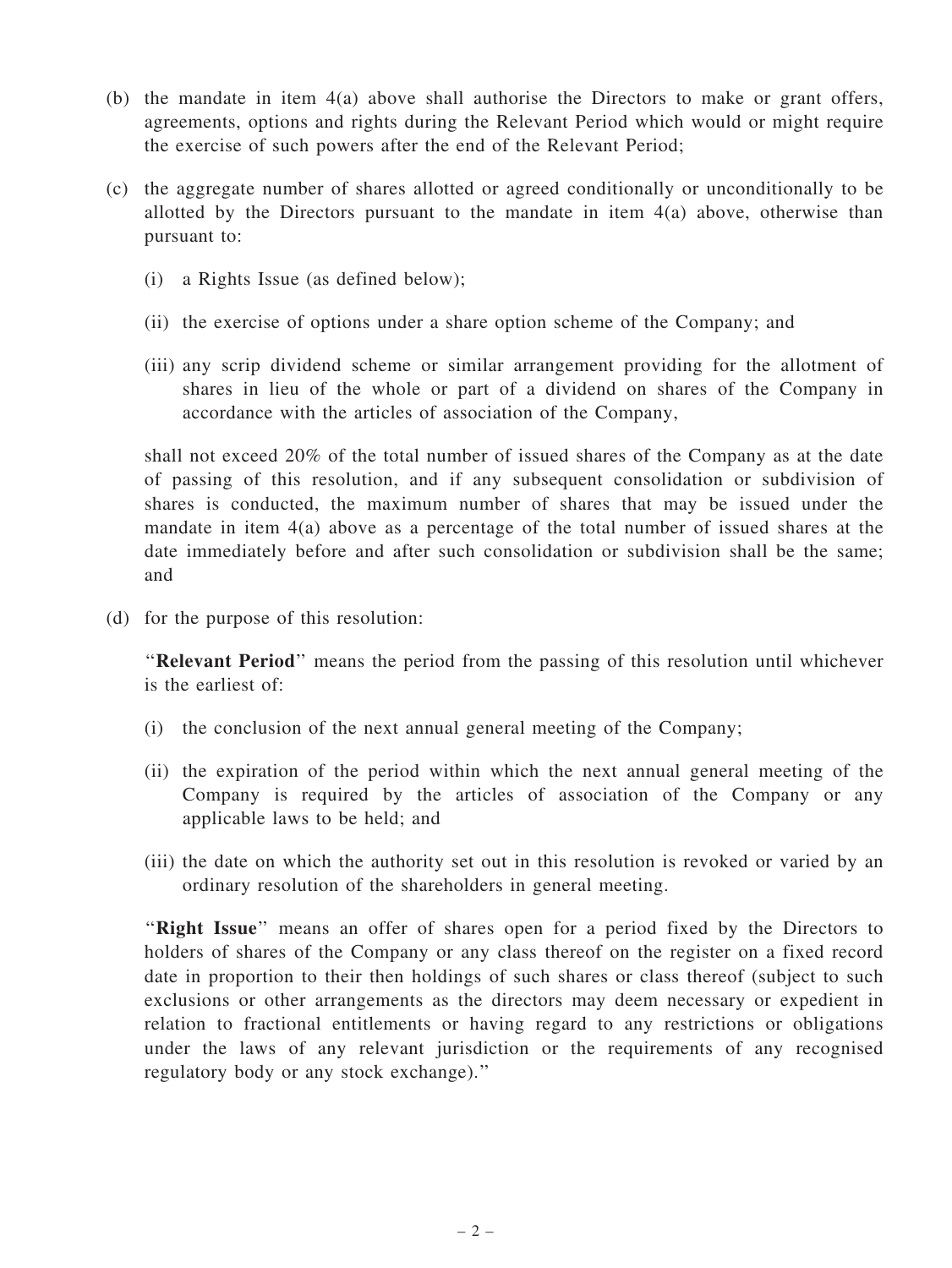## 5. ''THAT:

- (a) subject to item 5(b) below, a general mandate be and is hereby generally and unconditionally given to the Directors of the Company to exercise during the Relevant Period (as defined below) all the powers of the Company to buy back its shares on The Stock Exchange of Hong Kong Limited (''Stock Exchange'') or any other stock exchange on which the securities of the Company may be listed and which is recognised by the Securities and Futures Commission and the Stock Exchange for this purpose, subject to and in accordance with all applicable laws, rules and regulations;
- (b) the total number of shares of the Company to be bought back pursuant to the mandate in item 5(a) above shall not exceed 10% of the total number of issued shares of the Company as at the date of passing of this resolution, and if any subsequent consolidation or subdivision of shares is conducted, the maximum number of shares that may be bought back under the mandate in item 5(a) above as a percentage of the total number of issued shares at the date immediately before and after such consolidation or subdivision shall be the same; and
- (c) for the purpose of this resolution:

"Relevant Period" means the period from the passing of this resolution until whichever is the earliest of:

- (i) the conclusion of the next annual general meeting of the Company;
- (ii) the expiration of the period within which the next annual general meeting of the Company is required by the articles of association of the Company or any applicable laws to be held; and
- (iii) the date on which the authority set out in this resolution is revoked or varied by an ordinary resolution of the shareholders in general meeting.''
- 6. ''THAT conditional upon the passing of the resolutions set out in items 4 and 5 of the notice convening this meeting (the ''Notice''), the general mandate referred to in the resolution set out in item 4 of the Notice be and is hereby extended by the addition to the aggregate number of shares which may be allotted and issued or agreed conditionally or unconditionally to be allotted and issued by the Directors pursuant to such general mandate of the number of shares bought back by the Company pursuant to the mandate referred to in resolution set out in item 5 of the Notice, provided that such amount shall not exceed 10% of the total number of issued shares of the Company as at the date of passing of this resolution.''

On behalf of the Board Zhongliang Holdings Group Company Limited Yang Jian Chairman

Hong Kong, 29 April 2022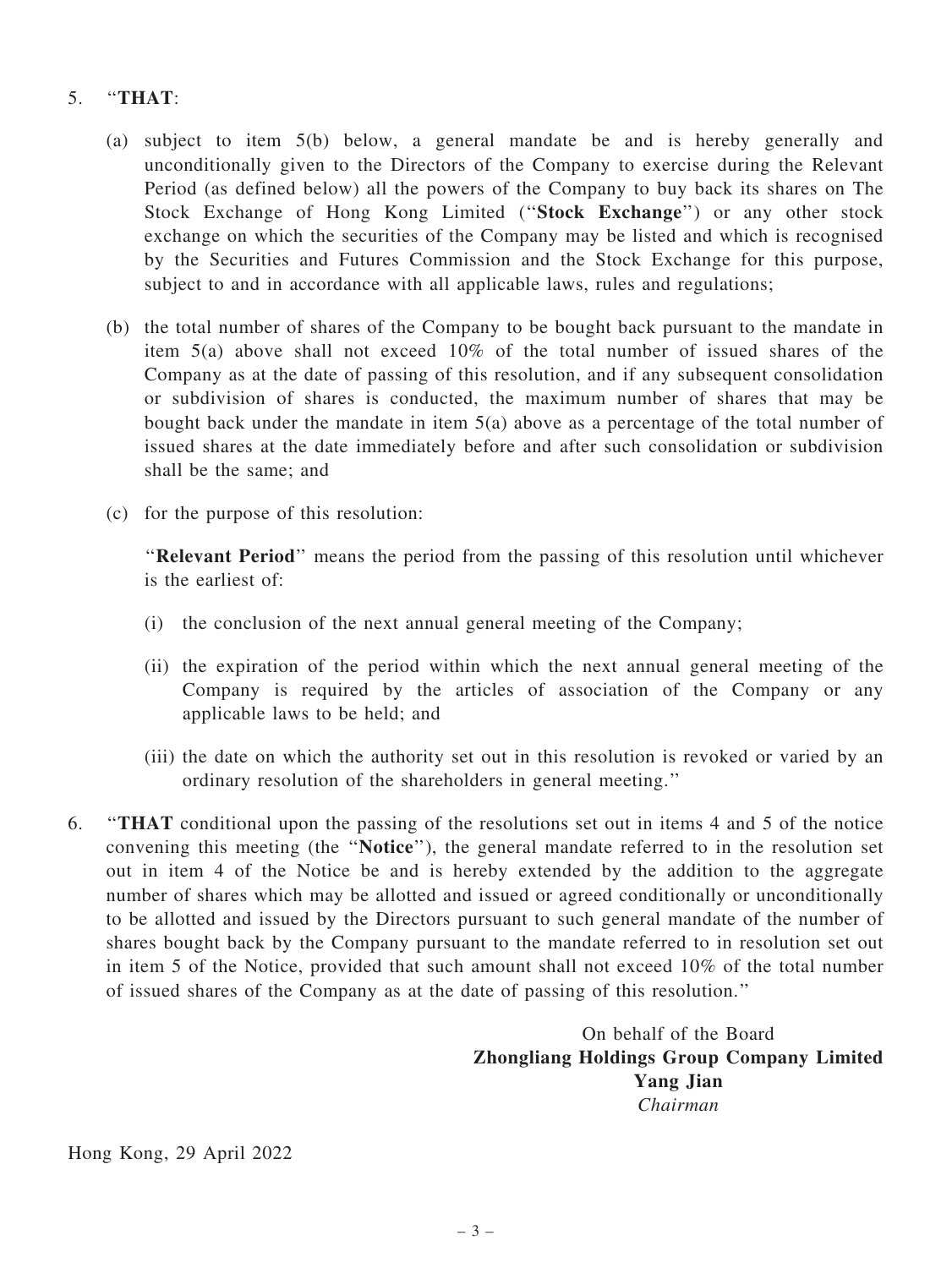### Notes:

- 1. All resolutions at the meeting will be taken by poll (except where the chairman in good faith, decides to allow a resolution which relates purely to a procedural or administrative matter to be voted on by a show of hands) pursuant to the Rules Governing the Listing of Securities on the Stock Exchange (the ''Listing Rules''). The results of the poll will be published on the websites of the Stock Exchange (http://www.hkexnews.hk) and the Company (http://www.zldcgroup.com) in accordance with the Listing Rules.
- 2. Any shareholder of the Company entitled to attend and vote at the Annual General Meeting is entitled to appoint a proxy to attend and vote instead of him. A proxy need not be a shareholder of the Company. If more than one proxy is appointed, the number of shares in respect of which each such proxy so appointed must be specified in the relevant proxy form. Every shareholder present in person or by proxy shall be entitled to one vote for each share held by him.
- 3. In order to be valid, the proxy form together with the power of attorney or other authority, if any, under which it is signed or a certified copy of that power of attorney or authority, must be deposited at the Company's branch share registrar in Hong Kong, Computershare Hong Kong Investor Services Limited, at 17M Floor, Hopewell Centre, 183 Queen's Road East, Wanchai, Hong Kong as soon as possible but in any event not less than 48 hours before the time appointed for the Annual General Meeting (i.e. not later than 10:00 a.m. on Tuesday, 31 May 2022 (Hong Kong Time)) or the adjourned meeting (as the case may be). Delivery of the proxy form shall not preclude shareholders of the Company from attending, speaking and voting in person at the Annual General Meeting or at any adjournment thereof and, in such event, the instrument appointing a proxy shall be deemed to be revoked.
- 4. For determining shareholders' eligibility to attend, speak and vote at the Annual General Meeting, the register of members of the Company will be closed from Monday, 30 May 2022 to Thursday, 2 June 2022, both dates inclusive, during which period no transfer of Shares will be effected. In order to be eligible to attend, speak and vote at the Annual General Meeting, unregistered holders of shares of the Company shall ensure that all transfer documents accompanied by the relevant share certificates must be lodged with the Company's branch share registrar in Hong Kong, Computershare Hong Kong Investor Services Limited, at Shops 1712–1716, 17th Floor, Hopewell Centre, 183 Queen's Road East, Wanchai, Hong Kong for registration no later than 4:30 p.m. on Friday, 27 May 2022.
- 5. A circular containing further details concerning the resolutions set out in the above notice will be sent to all shareholders of the Company.
- 6. If tropical cyclone warning signal number 8 or above or ''extreme conditions'' caused by super typhoon, or a black rainstorm warning signal is in effect any time and remains in force 2 hours before the time of the Annual General Meeting, the meeting will be postponed or adjourned. The Company will publish an announcement on the website of the Hong Kong Exchanges and Clearing Limited (http://www.hkexnews.hk) and the website of the Company (http://www.zldcgroup.com) to notify shareholders of the Company of the date, time and place of the rescheduled meeting.
- 7. References to time and dates in this notice are to Hong Kong time and dates.
- 8. As at the date of this notice, Mr. Yang Jian, Mr. Chen Hongliang, Mr. He Jian and Mr. Yau Sze Ka (Albert) are the executive Directors, and Mr. Wang Kaiguo, Mr. Wu Xiaobo and Mr. Au Yeung Po Fung are the independent non-executive Directors.